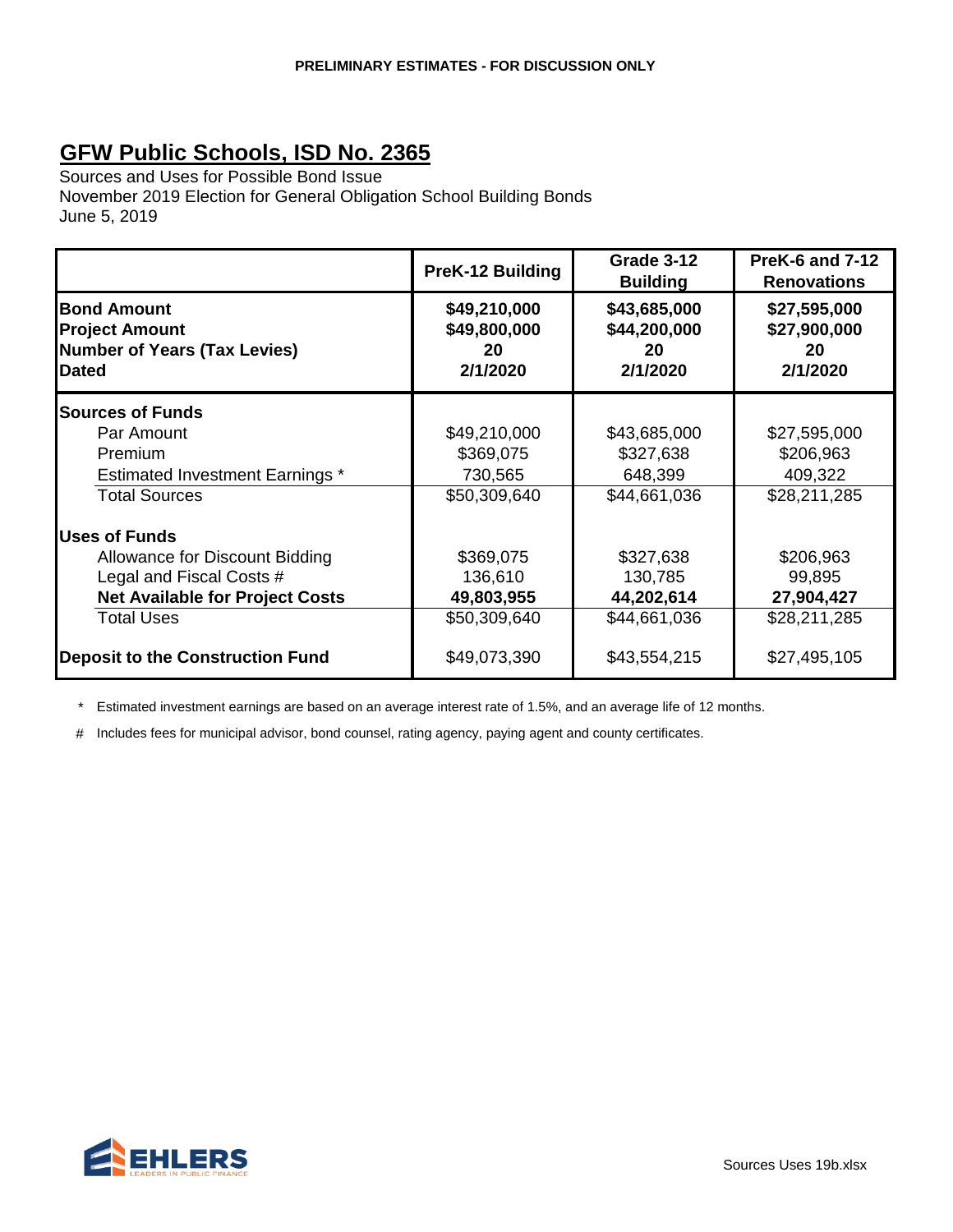**Analysis of Possible Structure for Capital and Debt Levies**

| \$49,210,000 Bond Issue             |  |  |  |  |  |
|-------------------------------------|--|--|--|--|--|
| 20 Years                            |  |  |  |  |  |
| <b>Wrapped Around Existing Debt</b> |  |  |  |  |  |

| Principal Amount:   | \$49,210,000 |
|---------------------|--------------|
| Dated Date:         | 2/1/2020     |
| Avg. Interest Rate: | 4.00%        |

**PreK-12 Building** 

**June 5, 2019**

| Levy          |        | Tax Capacity |         |                 |                    | <b>Existing Commitments</b> |           |                          |            |            | <b>Proposed New Debt</b> |            |            |                          | <b>Combined Totals</b>   |            |       |
|---------------|--------|--------------|---------|-----------------|--------------------|-----------------------------|-----------|--------------------------|------------|------------|--------------------------|------------|------------|--------------------------|--------------------------|------------|-------|
| Pay           | Fiscal | Value        |         | <b>Building</b> | <b>OPEB</b>        | Est. Debt                   | Net       | Tax                      |            |            | Est. Debt                | Adjusted   | Adjusted   | Other                    | <b>State</b>             | Net        | Tax   |
| Year          | Year   | \$000s)      | % Chg   | <b>Bonds</b>    | Bonds <sup>2</sup> | Excess                      | Levy      | Rate                     | Principal  | Interest   | Excess                   | Debt Levy  | Debt Levy  | Levies                   | Aid                      | Levy       | Rate  |
| 2018          | 2019   | 15,602       | $-6.0%$ | 329,550         | 111,339            | (16, 048)                   | 424,842   | 2.72                     |            |            |                          | $\sim$     | 424,842    |                          | $\overline{\phantom{a}}$ | 424,842    | 2.72  |
| 2019          | 2020   | 15,482       | $-0.7%$ | 326,763         | 107,796            | (41, 983)                   | 392,575   | 2.54                     |            |            |                          |            | 392,575    | $\sim$                   | $\overline{\phantom{a}}$ | 392,575    | 2.54  |
| 2020          | 2021   | 15,327       | $-1.0%$ | 333,855         | 109,108            | (20, 727)                   | 422,237   | 2.75                     | 1,235,000  | 1,968,400  |                          | 3,363,570  | 3,785,807  |                          |                          | 3,785,807  | 24.70 |
| 2021          | 2022   | 15,327       | 0.0%    | 335,102         | 110,158            | (17, 719)                   | 427,542   | 2.79                     | 1,275,000  | 1,919,000  |                          | 3,353,700  | 3,781,242  |                          |                          | 3,781,242  | 24.67 |
| 2022          | 2023   | 15,327       | 0.0%    | 330,383         | 110,723            | (17, 810)                   | 423,295   | 2.76                     | 1,330,000  | 1,868,000  | ۰                        | 3,357,900  | 3,781,195  |                          | $\overline{\phantom{a}}$ | 3,781,195  | 24.67 |
| 2023          | 2024   | 15,327       | 0.0%    |                 | 111,011            | (17, 644)                   | 93,367    | 0.61                     | 1,825,000  | 1,814,800  | (134, 316)               | 3,687,474  | 3,780,841  |                          |                          | 3,780,841  | 24.67 |
| 2024          | 2025   | 15,327       | 0.0%    |                 | 110,775            | (4, 440)                    | 106,335   | 0.69                     | 1,900,000  | 1,741,800  | (147, 499)               | 3,676,391  | 3,782,726  |                          |                          | 3,782,726  | 24.68 |
| 2025          | 2026   | 15,327       | 0.0%    |                 |                    |                             |           | $\sim$                   | 2,075,000  | 1,665,800  | (147, 056)               | 3,780,784  | 3,780,784  | $\overline{\phantom{a}}$ | $\overline{\phantom{a}}$ | 3,780,784  | 24.67 |
| 2026          | 2027   | 15,327       | 0.0%    |                 |                    |                             |           | $\sim$                   | 2,165,000  | 1,582,800  | (151, 231)               | 3,783,959  | 3,783,959  | $\blacksquare$           | $\overline{\phantom{a}}$ | 3,783,959  | 24.69 |
| 2027          | 2028   | 15,327       | 0.0%    |                 |                    |                             |           | $\blacksquare$           | 2,250,000  | 1,496,200  | (151, 358)               | 3,782,152  | 3,782,152  | ٠                        | $\overline{\phantom{a}}$ | 3,782,152  | 24.68 |
| 2028          | 2029   | 15,327       | 0.0%    |                 |                    |                             |           | $\blacksquare$           | 2,340,000  | 1,406,200  | (151, 286)               | 3,782,224  | 3,782,224  | ٠                        | $\sim$                   | 3,782,224  | 24.68 |
| 2029          | 2030   | 15,327       | 0.0%    |                 |                    |                             |           | $\sim$                   | 2,435,000  | 1,312,600  | (151, 289)               | 3,783,691  | 3,783,691  |                          | $\sim$                   | 3,783,691  | 24.69 |
| 2030          | 2031   | 15,327       | 0.0%    |                 |                    |                             |           | $\sim$                   | 2,530,000  | 1,215,200  | (151, 348)               | 3,781,112  | 3,781,112  | $\overline{\phantom{a}}$ | $\sim$                   | 3,781,112  | 24.67 |
| 2031          | 2032   | 15,327       | 0.0%    |                 |                    |                             |           | $\sim$                   | 2,635,000  | 1,114,000  | (151, 244)               | 3,785,206  | 3,785,206  |                          | $\overline{\phantom{a}}$ | 3,785,206  | 24.70 |
| 2032          | 2033   | 15,327       | 0.0%    |                 |                    |                             |           |                          | 2,740,000  | 1,008,600  | (151, 408)               | 3,784,622  | 3,784,622  |                          |                          | 3,784,622  | 24.69 |
| 2033          | 2034   | 15,327       | 0.0%    |                 |                    |                             |           | $\overline{\phantom{a}}$ | 2,850,000  | 899,000    | (151, 385)               | 3,785,065  | 3,785,065  |                          |                          | 3,785,065  | 24.69 |
| 2034          | 2035   | 15,327       | 0.0%    |                 |                    |                             |           |                          | 2,960,000  | 785,000    | (151, 403)               | 3,780,847  | 3,780,847  |                          |                          | 3,780,847  | 24.67 |
| 2035          | 2036   | 15,327       | 0.0%    |                 |                    |                             |           | ٠                        | 3,080,000  | 666,600    | (151, 234)               | 3,782,696  | 3,782,696  |                          | $\overline{\phantom{a}}$ | 3,782,696  | 24.68 |
| 2036          | 2037   | 15,327       | 0.0%    |                 |                    |                             |           | $\sim$                   | 3,205,000  | 543,400    | (151, 308)               | 3,784,512  | 3,784,512  |                          | $\overline{\phantom{a}}$ | 3,784,512  | 24.69 |
| 2037          | 2038   | 15,327       | 0.0%    |                 |                    |                             |           | $\sim$                   | 3,330,000  | 415,200    | (151, 380)               | 3,781,080  | 3,781,080  |                          | $\overline{\phantom{a}}$ | 3,781,080  | 24.67 |
| 2038          | 2039   | 15,327       | 0.0%    |                 |                    |                             |           | $\sim$                   | 3,465,000  | 282,000    | (151, 243)               | 3,783,107  | 3,783,107  |                          | $\overline{\phantom{a}}$ | 3,783,107  | 24.68 |
| 2039          | 2040   | 15,327       | 0.0%    |                 |                    |                             |           | ٠                        | 3,585,000  | 143,400    | (151, 324)               | 3,763,496  | 3,763,496  |                          |                          | 3,763,496  | 24.55 |
| 2040          | 2041   | 15,327       | 0.0%    |                 |                    |                             |           | $\sim$                   |            |            |                          |            |            |                          |                          |            |       |
| 2041          | 2042   | 15,327       | 0.0%    |                 |                    |                             |           |                          |            |            |                          |            |            |                          |                          |            |       |
| 2042          | 2043   | 15,327       | 0.0%    |                 |                    |                             |           |                          |            |            |                          |            |            |                          |                          |            |       |
| 2043          | 2044   | 15,327       | 0.0%    |                 |                    |                             |           | $\overline{\phantom{a}}$ |            |            |                          |            |            |                          |                          |            |       |
| 2044          | 2045   | 15,327       | 0.0%    |                 |                    |                             |           | $\overline{\phantom{a}}$ |            |            |                          |            |            |                          |                          |            |       |
| 2045          | 2046   | 15,327       | 0.0%    |                 |                    |                             |           | $\sim$                   |            |            |                          | $\sim$     |            |                          |                          |            |       |
| 2046          | 2047   | 15,327       | 0.0%    |                 |                    |                             |           |                          |            |            |                          |            |            |                          |                          |            |       |
| 2047          | 2048   | 15,327       | 0.0%    |                 |                    |                             |           |                          |            |            |                          |            |            |                          |                          |            |       |
| <b>Totals</b> |        |              |         | 1,655,653       | 770,910            | (136, 371)                  | 2.290.192 |                          | 49.210.000 | 23,848,000 | (2,547,313)              | 74,163,587 | 76.453.779 |                          |                          | 76.453.779 |       |

1 Tax capacity value for taxes payable in 2018 and 2019 are the actual final values. Estimates for future years are based on the percentage changes as shown above.

2 Initial debt service levies (prior to subtracting debt equalization aid) are set at 105 percent of the principal and interest payments during the next fiscal year.

3 Debt excess adjustment for taxes payable in 2018 and 2019 are the actual amounts. Debt excess for future years is estimated at 4% of the prior year's initial debt service levy.

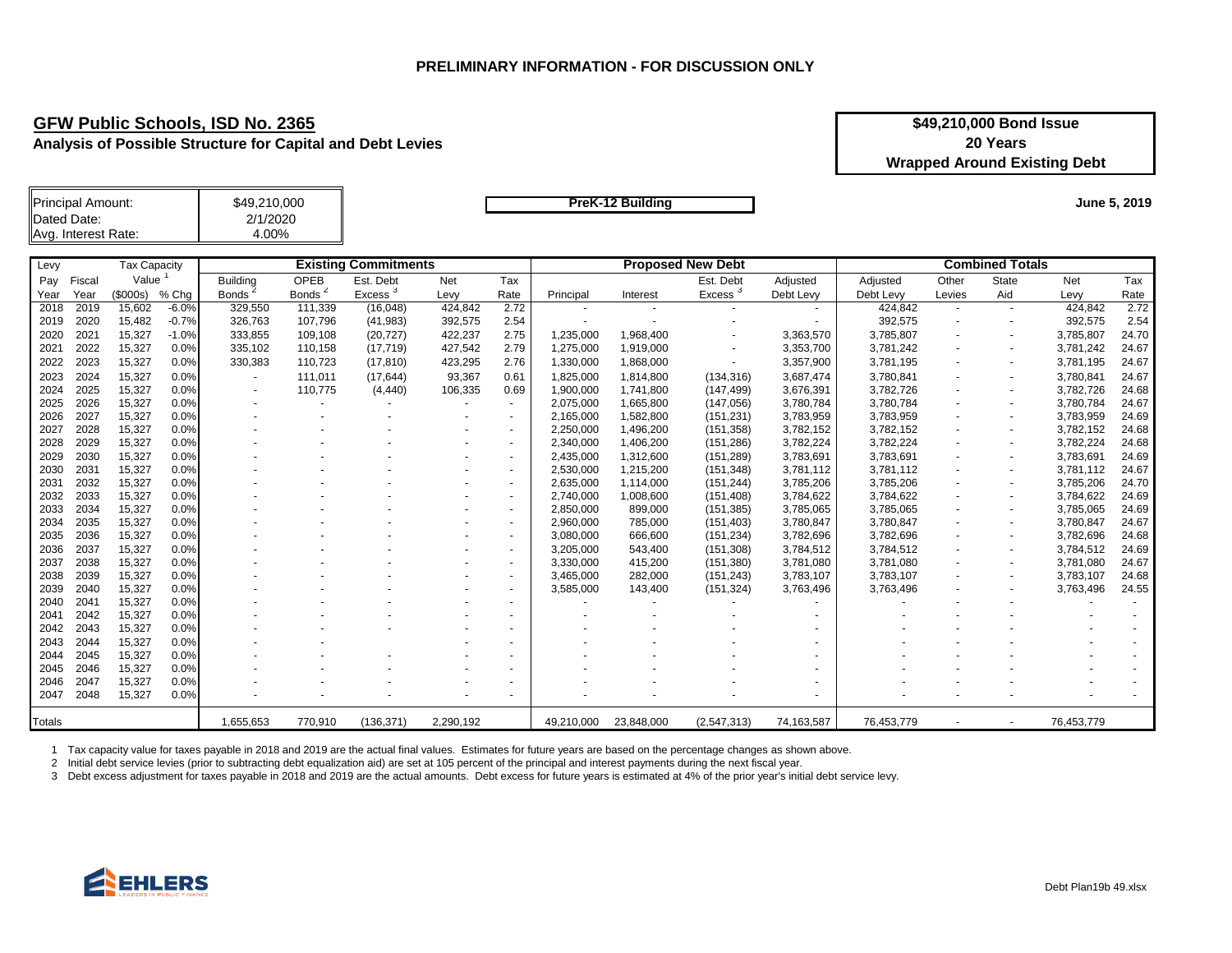

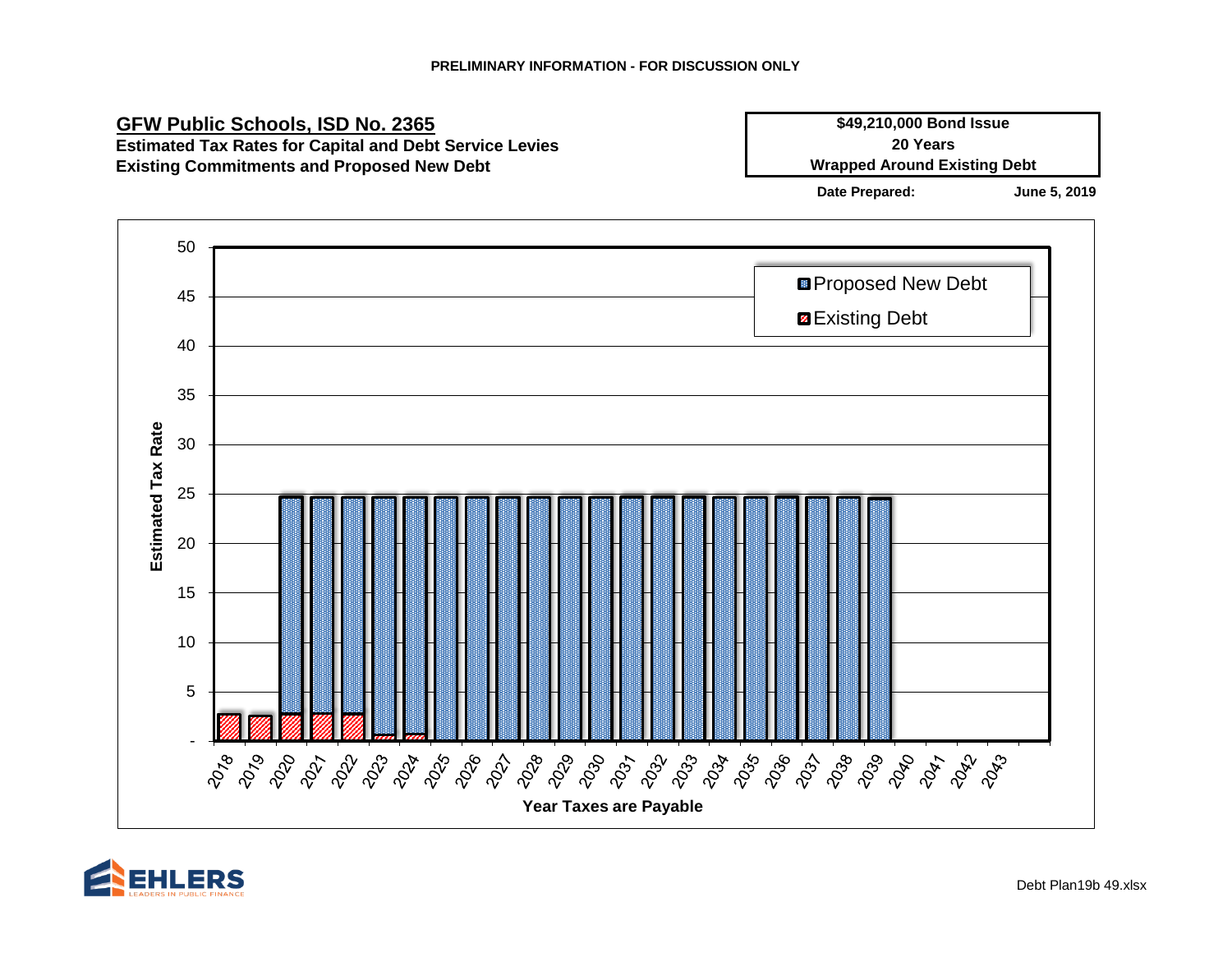**Analysis of Possible Structure for Capital and Debt Levies**

| \$43,685,000 Bond Issue             |
|-------------------------------------|
| 20 Years                            |
| <b>Wrapped Around Existing Debt</b> |

| Principal Amount:   | \$43,685,000 |
|---------------------|--------------|
| Dated Date:         | 2/1/2020     |
| Avg. Interest Rate: | 4.00%        |

**Grade 3-12 Building**

**June 5, 2019**

| Levy          | <b>Tax Capacity</b> |                |         |                 |                   | <b>Existing Commitments</b> |           |                          |            | <b>Proposed New Debt</b> |             |            |            | <b>Combined Totals</b>   |       |            |       |
|---------------|---------------------|----------------|---------|-----------------|-------------------|-----------------------------|-----------|--------------------------|------------|--------------------------|-------------|------------|------------|--------------------------|-------|------------|-------|
| Pay           | Fiscal              | Value          |         | <b>Building</b> | OPEB              | Est. Debt                   | Net       | Tax                      |            |                          | Est. Debt   | Adjusted   | Adjusted   | Other                    | State | Net        | Tax   |
| Year          | Year                | $($ \$000s $)$ | % Chq   | <b>Bonds</b>    | 2<br><b>Bonds</b> | ు<br>Excess                 | Levy      | Rate                     | Principal  | Interest                 | Excess      | Debt Levv  | Debt Levy  | Levies                   | Aid   | Levy       | Rate  |
| 2018          | 2019                | 15,602         | $-6.0%$ | 329,550         | 111,339           | (16,048)                    | 424,842   | 2.72                     |            |                          |             |            | 424,842    |                          |       | 424,842    | 2.72  |
| 2019          | 2020                | 15,482         | $-0.7%$ | 326,763         | 107,796           | (41, 983)                   | 392,575   | 2.54                     |            |                          |             |            | 392,575    |                          |       | 392,575    | 2.54  |
| 2020          | 2021                | 15,327         | $-1.0%$ | 333,855         | 109,108           | (20, 727)                   | 422,237   | 2.75                     | 1,060,000  | 1,747,400                |             | 2,947,770  | 3,370,007  | $\overline{\phantom{a}}$ |       | 3,370,007  | 21.99 |
| 2021          | 2022                | 15,327         | 0.0%    | 335,102         | 110,158           | (17, 719)                   | 427,542   | 2.79                     | 1,095,000  | 1,705,000                |             | 2,940,000  | 3,367,542  |                          |       | 3,367,542  | 21.97 |
| 2022          | 2023                | 15,327         | 0.0%    | 330,383         | 110,723           | (17, 810)                   | 423,295   | 2.76                     | 1,145,000  | 1,661,200                | $\sim$      | 2,946,510  | 3,369,805  |                          |       | 3,369,805  | 21.99 |
| 2023          | 2024                | 15,327         | 0.0%    |                 | 111,011           | (17, 644)                   | 93,367    | 0.61                     | 1,615,000  | 1,615,400                | (117, 860)  | 3,274,060  | 3,367,427  | $\overline{\phantom{a}}$ |       | 3,367,427  | 21.97 |
| 2024          | 2025                | 15,327         | 0.0%    |                 | 110,775           | (4, 440)                    | 106,335   | 0.69                     | 1,680,000  | 1,550,800                | (130, 962)  | 3,261,378  | 3,367,712  |                          |       | 3,367,712  | 21.97 |
| 2025          | 2026                | 15,327         | 0.0%    |                 |                   |                             |           | $\sim$                   | 1,850,000  | 1,483,600                | (130, 455)  | 3,369,825  | 3,369,825  |                          |       | 3,369,825  | 21.99 |
| 2026          | 2027                | 15,327         | 0.0%    |                 |                   |                             |           | ۰                        | 1,930,000  | 1,409,600                | (134, 793)  | 3,371,787  | 3,371,787  |                          |       | 3,371,787  | 22.00 |
| 2027          | 2028                | 15,327         | 0.0%    |                 |                   |                             |           | $\overline{\phantom{a}}$ | 2,005,000  | 1,332,400                | (134, 871)  | 3,369,399  | 3,369,399  |                          |       | 3,369,399  | 21.98 |
| 2028          | 2029                | 15,327         | 0.0%    |                 |                   |                             |           | ٠                        | 2,085,000  | 1,252,200                | (134, 776)  | 3,369,284  | 3,369,284  |                          |       | 3,369,284  | 21.98 |
| 2029          | 2030                | 15,327         | 0.0%    |                 |                   |                             |           | ٠                        | 2,170,000  | 1,168,800                | (134, 771)  | 3,370,969  | 3,370,969  |                          |       | 3,370,969  | 21.99 |
| 2030          | 2031                | 15,327         | 0.0%    |                 |                   |                             |           | ۰                        | 2,255,000  | 1,082,000                | (134, 839)  | 3,369,011  | 3,369,011  |                          |       | 3,369,011  | 21.98 |
| 2031          | 2032                | 15,327         | 0.0%    |                 |                   |                             |           | $\blacksquare$           | 2,345,000  | 991,800                  | (134,760)   | 3,368,880  | 3,368,880  |                          |       | 3,368,880  | 21.98 |
| 2032          | 2033                | 15,327         | 0.0%    |                 |                   |                             |           | $\sim$                   | 2,440,000  | 898,000                  | (134, 755)  | 3,370,145  | 3,370,145  |                          |       | 3,370,145  | 21.99 |
| 2033          | 2034                | 15,327         | 0.0%    |                 |                   |                             |           | $\sim$                   | 2,535,000  | 800,400                  | (134, 806)  | 3,367,364  | 3,367,364  | $\overline{\phantom{a}}$ |       | 3,367,364  | 21.97 |
| 2034          | 2035                | 15,327         | 0.0%    |                 |                   |                             |           | $\sim$                   | 2,640,000  | 699,000                  | (134, 695)  | 3,371,255  | 3,371,255  | $\overline{\phantom{a}}$ |       | 3,371,255  | 22.00 |
| 2035          | 2036                | 15,327         | 0.0%    |                 |                   |                             |           | $\blacksquare$           | 2,745,000  | 593,400                  | (134, 850)  | 3,370,470  | 3,370,470  | $\overline{\phantom{a}}$ |       | 3,370,470  | 21.99 |
| 2036          | 2037                | 15,327         | 0.0%    |                 |                   |                             |           |                          | 2,855,000  | 483,600                  | (134, 819)  | 3,370,711  | 3,370,711  |                          |       | 3,370,711  | 21.99 |
| 2037          | 2038                | 15,327         | 0.0%    |                 |                   |                             |           |                          | 2,970,000  | 369,400                  | (134, 828)  | 3,371,542  | 3,371,542  |                          |       | 3,371,542  | 22.00 |
| 2038          | 2039                | 15,327         | 0.0%    |                 |                   |                             |           | $\overline{\phantom{a}}$ | 3,085,000  | 250,600                  | (134, 862)  | 3,367,518  | 3,367,518  |                          |       | 3,367,518  | 21.97 |
| 2039          | 2040                | 15,327         | 0.0%    |                 |                   |                             |           | ٠                        | 3,180,000  | 127,200                  | (134, 701)  | 3,337,859  | 3,337,859  |                          |       | 3,337,859  | 21.78 |
| 2040          | 2041                | 15,327         | 0.0%    |                 |                   |                             |           |                          |            |                          |             |            |            |                          |       |            |       |
| 2041          | 2042                | 15,327         | 0.0%    |                 |                   |                             |           |                          |            |                          |             |            |            |                          |       |            |       |
| 2042          | 2043                | 15,327         | 0.0%    |                 |                   |                             |           |                          |            |                          |             |            |            |                          |       |            |       |
| 2043          | 2044                | 15,327         | 0.0%    |                 |                   |                             |           |                          |            |                          |             |            |            |                          |       |            |       |
| 2044          | 2045                | 15,327         | 0.0%    |                 |                   |                             |           |                          |            |                          |             |            |            |                          |       |            |       |
| 2045          | 2046                | 15,327         | 0.0%    |                 |                   |                             |           |                          |            |                          |             |            |            |                          |       |            |       |
| 2046          | 2047                | 15,327         | 0.0%    |                 |                   |                             |           |                          |            |                          |             |            |            |                          |       |            |       |
| 2047          | 2048                | 15,327         | 0.0%    |                 |                   |                             |           |                          |            |                          |             | ٠          |            |                          |       |            |       |
| <b>Totals</b> |                     |                |         | 1,655,653       | 770,910           | (136, 371)                  | 2.290.192 |                          | 43.685.000 | 21.221.800               | (2.266.404) | 65.885.736 | 68.175.928 |                          |       | 68,175,928 |       |

1 Tax capacity value for taxes payable in 2018 and 2019 are the actual final values. Estimates for future years are based on the percentage changes as shown above.

2 Initial debt service levies (prior to subtracting debt equalization aid) are set at 105 percent of the principal and interest payments during the next fiscal year.

3 Debt excess adjustment for taxes payable in 2018 and 2019 are the actual amounts. Debt excess for future years is estimated at 4% of the prior year's initial debt service levy.

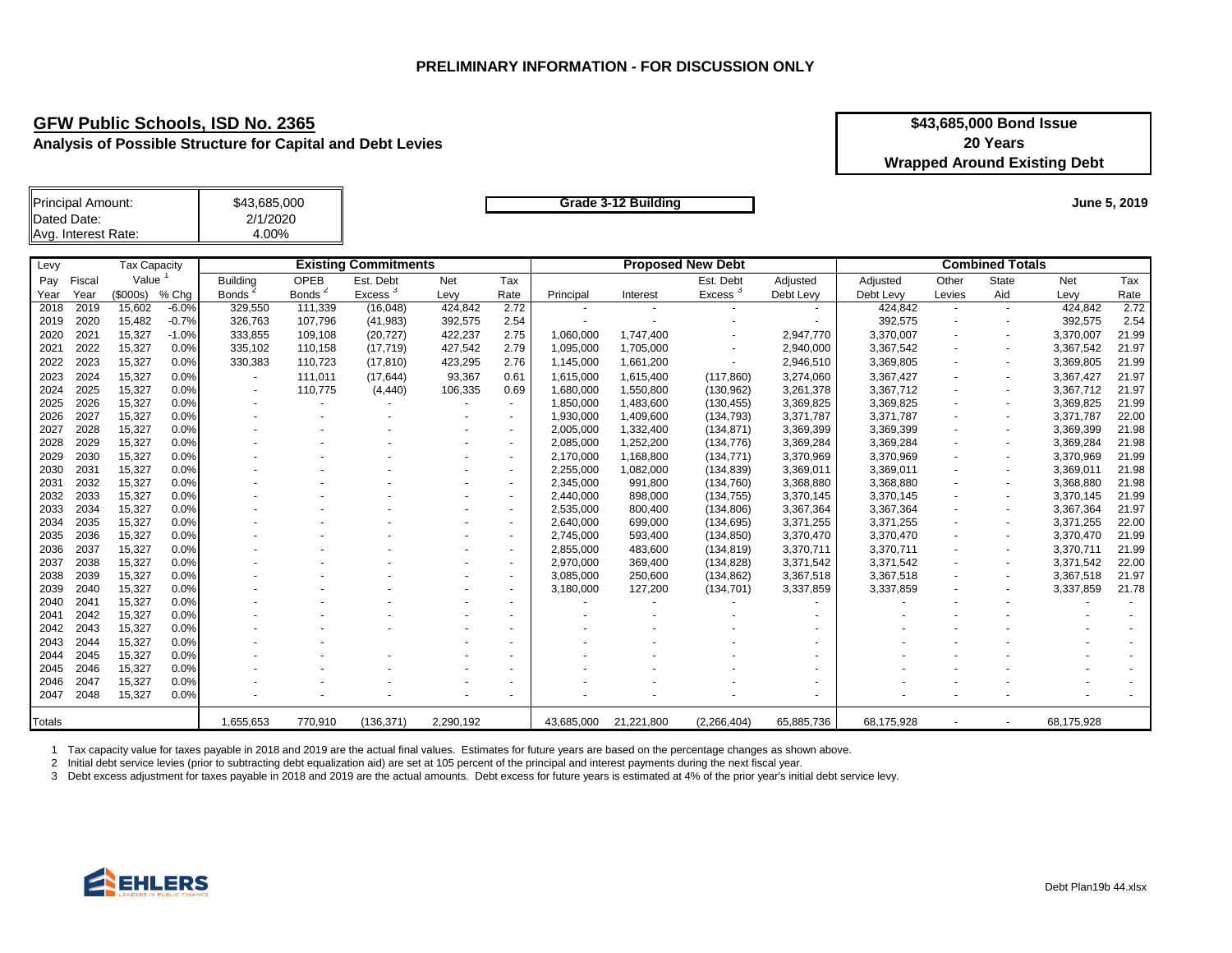

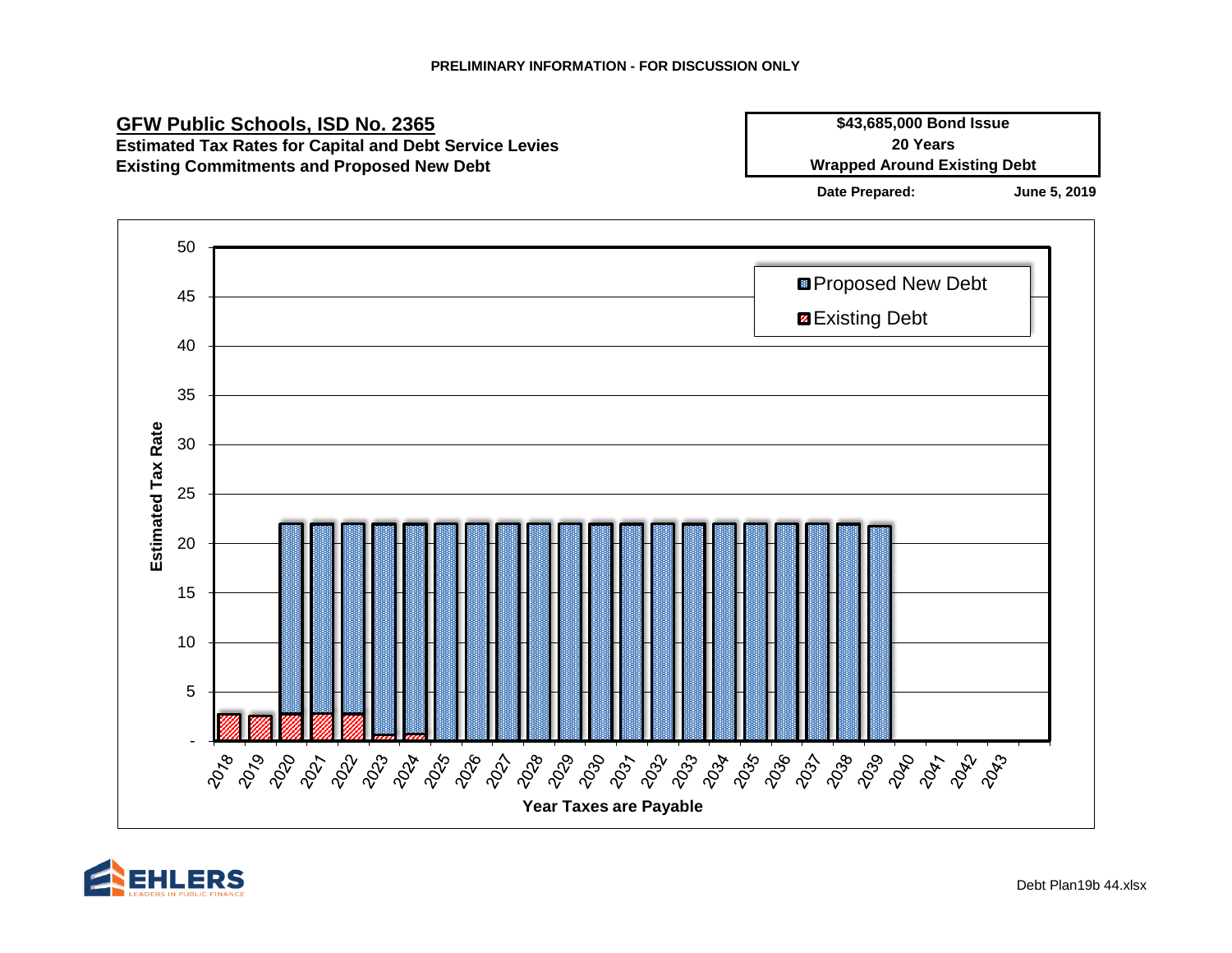**Analysis of Possible Structure for Capital and Debt Levies**

| \$27,595,000 Bond Issue             |
|-------------------------------------|
| 20 Years                            |
| <b>Wrapped Around Existing Debt</b> |

| Principal Amount:   | \$27,595,000 |
|---------------------|--------------|
| Dated Date:         | 2/1/2020     |
| Avg. Interest Rate: | 4.00%        |

**PreK-6 and 7-12 Renovations** 

**June 5, 2019**

| Levy   |        | <b>Tax Capacity</b> |         |                 |              | <b>Existing Commitments</b> |           |                          |            |            | <b>Proposed New Debt</b> |            |            |                          | <b>Combined Totals</b> |            |       |
|--------|--------|---------------------|---------|-----------------|--------------|-----------------------------|-----------|--------------------------|------------|------------|--------------------------|------------|------------|--------------------------|------------------------|------------|-------|
| Pay    | Fiscal | Value               |         | <b>Building</b> | OPEB         | Est. Debt                   | Net       | Tax                      |            |            | Est. Debt                | Adjusted   | Adjusted   | Other                    | <b>State</b>           | Net        | Tax   |
| Year   | Year   | (\$000s)            | % Chg   | <b>Bonds</b>    | <b>Bonds</b> | Excess <sup>3</sup>         | Levy      | Rate                     | Principal  | Interest   | Excess <sup>3</sup>      | Debt Levy  | Debt Levy  | Levies                   | Aid                    | Levy       | Rate  |
| 2018   | 2019   | 15,602              | $-6.0%$ | 329,550         | 111,339      | (16, 048)                   | 424,842   | 2.72                     |            | ٠          |                          |            | 424,842    | $\overline{\phantom{a}}$ |                        | 424,842    | 2.72  |
| 2019   | 2020   | 15,482              | $-0.7%$ | 326,763         | 107,796      | (41, 983)                   | 392,575   | 2.54                     |            |            |                          |            | 392,575    |                          |                        | 392,575    | 2.54  |
| 2020   | 2021   | 15,327              | $-1.0%$ | 333,855         | 109,108      | (20, 727)                   | 422,237   | 2.75                     | 555,000    | 1,103,800  |                          | 1,741,740  | 2,163,977  |                          |                        | 2,163,977  | 14.12 |
| 2021   | 2022   | 15,327              | 0.0%    | 335,102         | 110,158      | (17, 719)                   | 427,542   | 2.79                     | 570,000    | 1,081,600  |                          | 1,734,180  | 2,161,722  |                          |                        | 2,161,722  | 14.10 |
| 2022   | 2023   | 15,327              | 0.0%    | 330,383         | 110,723      | (17, 810)                   | 423,295   | 2.76                     | 600,000    | 1,058,800  | $\sim$                   | 1,741,740  | 2,165,035  |                          | ۰                      | 2,165,035  | 14.13 |
| 2023   | 2024   | 15,327              | 0.0%    |                 | 111,011      | (17, 644)                   | 93,367    | 0.61                     | 1,005,000  | 1,034,800  | (69, 670)                | 2,072,120  | 2,165,487  |                          |                        | 2,165,487  | 14.13 |
| 2024   | 2025   | 15,327              | 0.0%    |                 | 110,775      | (4, 440)                    | 106,335   | 0.69                     | 1,045,000  | 994,600    | (82, 885)                | 2,058,695  | 2,165,030  |                          | ٠                      | 2,165,030  | 14.13 |
| 2025   | 2026   | 15,327              | 0.0%    |                 |              |                             |           |                          | 1,185,000  | 952,800    | (82, 348)                | 2,162,342  | 2,162,342  |                          | ٠                      | 2,162,342  | 14.11 |
| 2026   | 2027   | 15,327              | 0.0%    |                 |              |                             |           |                          | 1,240,000  | 905,400    | (86, 494)                | 2,166,176  | 2,166,176  |                          |                        | 2,166,176  | 14.13 |
| 2027   | 2028   | 15,327              | 0.0%    |                 |              |                             |           |                          | 1,290,000  | 855,800    | (86, 647)                | 2,166,443  | 2,166,443  |                          |                        | 2,166,443  | 14.13 |
| 2028   | 2029   | 15,327              | 0.0%    |                 |              |                             |           |                          | 1,340,000  | 804,200    | (86, 658)                | 2,164,752  | 2,164,752  |                          | ٠                      | 2,164,752  | 14.12 |
| 2029   | 2030   | 15,327              | 0.0%    |                 |              |                             |           |                          | 1,395,000  | 750,600    | (86, 590)                | 2,166,290  | 2,166,290  |                          | ۰                      | 2,166,290  | 14.13 |
| 2030   | 2031   | 15,327              | 0.0%    |                 |              |                             |           |                          | 1,450,000  | 694,800    | (86, 652)                | 2,165,388  | 2,165,388  |                          |                        | 2,165,388  | 14.13 |
| 2031   | 2032   | 15,327              | 0.0%    |                 |              |                             |           | ٠                        | 1,505,000  | 636,800    | (86, 616)                | 2,162,274  | 2,162,274  |                          | ۰                      | 2,162,274  | 14.11 |
| 2032   | 2033   | 15,327              | 0.0%    |                 |              |                             |           |                          | 1,565,000  | 576,600    | (86, 491)                | 2,162,189  | 2,162,189  |                          | ۰                      | 2,162,189  | 14.11 |
| 2033   | 2034   | 15,327              | 0.0%    |                 |              |                             |           |                          | 1,630,000  | 514,000    | (86, 488)                | 2,164,712  | 2,164,712  |                          |                        | 2,164,712  | 14.12 |
| 2034   | 2035   | 15,327              | 0.0%    |                 |              |                             |           |                          | 1,695,000  | 448,800    | (86, 588)                | 2,164,402  | 2,164,402  |                          | ۰                      | 2,164,402  | 14.12 |
| 2035   | 2036   | 15,327              | 0.0%    |                 |              |                             |           |                          | 1,760,000  | 381,000    | (86, 576)                | 2,161,474  | 2,161,474  |                          |                        | 2,161,474  | 14.10 |
| 2036   | 2037   | 15,327              | 0.0%    |                 |              |                             |           |                          | 1,835,000  | 310,600    | (86, 459)                | 2,166,421  | 2,166,421  |                          |                        | 2,166,421  | 14.13 |
| 2037   | 2038   | 15,327              | 0.0%    |                 |              |                             |           | $\overline{\phantom{a}}$ | 1,905,000  | 237,200    | (86, 657)                | 2,162,653  | 2,162,653  |                          |                        | 2,162,653  | 14.11 |
| 2038   | 2039   | 15,327              | 0.0%    |                 |              |                             |           | $\overline{\phantom{a}}$ | 1,980,000  | 161,000    | (86, 506)                | 2,161,544  | 2,161,544  |                          |                        | 2,161,544  | 14.10 |
| 2039   | 2040   | 15,327              | 0.0%    |                 |              |                             |           | ۰                        | 2,045,000  | 81,800     | (86, 462)                | 2,146,678  | 2,146,678  |                          |                        | 2,146,678  | 14.01 |
| 2040   | 2041   | 15,327              | 0.0%    |                 |              |                             |           | ٠                        |            |            |                          |            |            |                          |                        |            |       |
| 2041   | 2042   | 15,327              | 0.0%    |                 |              |                             |           |                          |            |            |                          |            |            |                          |                        |            |       |
| 2042   | 2043   | 15,327              | 0.0%    |                 |              |                             |           |                          |            |            |                          |            |            |                          |                        |            |       |
| 2043   | 2044   | 15,327              | 0.0%    |                 |              |                             |           |                          |            |            |                          |            |            |                          |                        |            |       |
| 2044   | 2045   | 15,327              | 0.0%    |                 |              |                             |           |                          |            |            |                          |            |            |                          |                        |            |       |
| 2045   | 2046   | 15,327              | 0.0%    |                 |              |                             |           |                          |            |            |                          |            |            |                          |                        |            |       |
| 2046   | 2047   | 15,327              | 0.0%    |                 |              |                             |           |                          |            |            |                          |            |            |                          |                        |            |       |
| 2047   | 2048   | 15,327              | 0.0%    |                 |              |                             |           |                          |            |            |                          |            |            |                          |                        |            |       |
| Totals |        |                     |         | 1.655.653       | 770,910      | (136, 371)                  | 2.290.192 |                          | 27,595,000 | 13,585,000 | (1, 446, 785)            | 41.792.215 | 44.082.407 |                          |                        | 44.082.407 |       |

1 Tax capacity value for taxes payable in 2018 and 2019 are the actual final values. Estimates for future years are based on the percentage changes as shown above.

2 Initial debt service levies (prior to subtracting debt equalization aid) are set at 105 percent of the principal and interest payments during the next fiscal year.

3 Debt excess adjustment for taxes payable in 2018 and 2019 are the actual amounts. Debt excess for future years is estimated at 4% of the prior year's initial debt service levy.

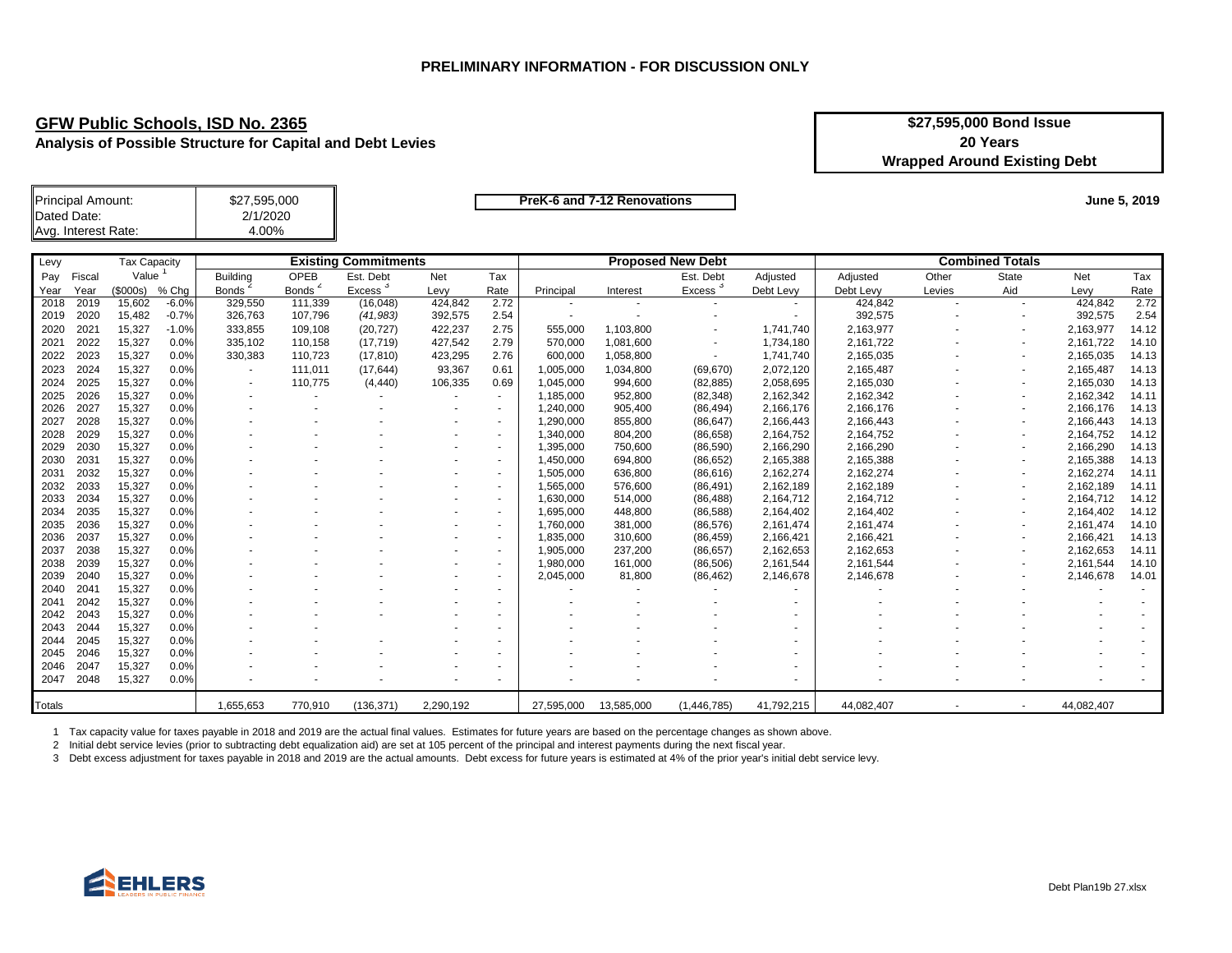